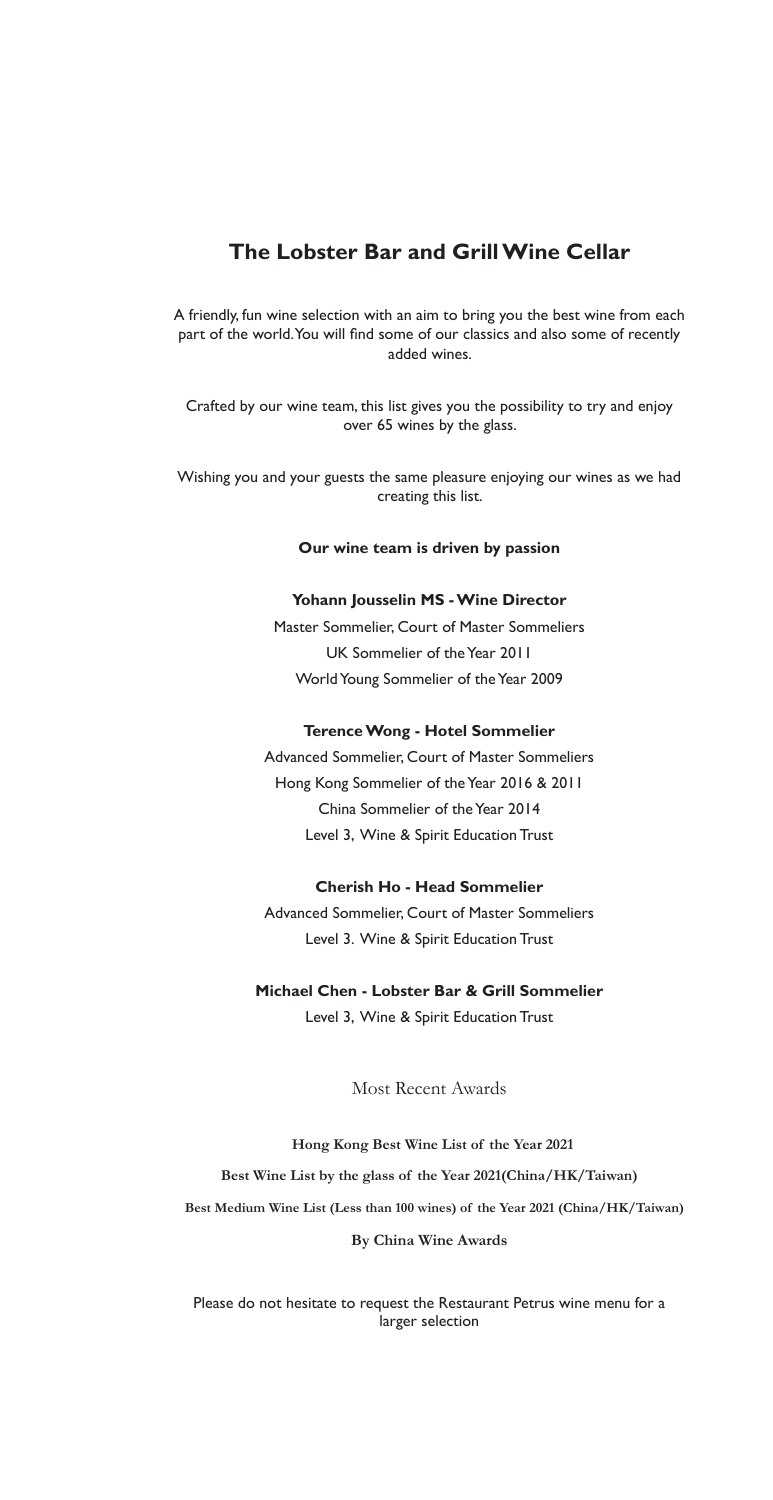### SPARKLING WINE SELECTION

| Served by the glass - 150ml                                       |       |
|-------------------------------------------------------------------|-------|
| Veuve Clicquot, Yellow Label, Brut, n.v.<br>Reims, Champagne      | 188   |
| Schramsberg, Rosé, Brut, 2018<br>California, U.S.A.               | 190   |
| G.H. Mumm, RSRV, Blanc de Blancs, Brut, 2014<br>France, Champagne | 250   |
| Non Vintage - bottle                                              |       |
| Prosecco, Ruggeri, Argeo<br>Italy, Veneto                         | 380   |
| <b>Nyetimber, Classic Cuvée</b><br><b>England, Sussex</b>         | 780   |
| Roederer Estate, Quartet, Brut<br>U.S.A., Anderson Valley         | 850   |
| <b>Veuve Clicquot, Yellow Label, Brut</b><br>France, Champagne    | 890   |
| <b>Billecart Salmon, Brut</b><br>France, Champagne                | 1,000 |
| Lanson, Extra Age, Brut<br>France, Champagne                      | 1,150 |
| Gosset, Grand Rosé, Brut<br>France, Champagne                     | 1,200 |
| Ruinart, Blanc de Blancs, Brut<br>France, Champagne               | 1,400 |
| Ruinart, Rosé, Brut<br>France, Champagne                          | 1,750 |
| Krug, Grande Cuvée, Brut<br>France, Champagne                     | 3,100 |
| Krug Rosé, Brut<br>France, Champagne                              | 4,000 |

*\* The wines are located on level 56 in the Restaurant Petrus*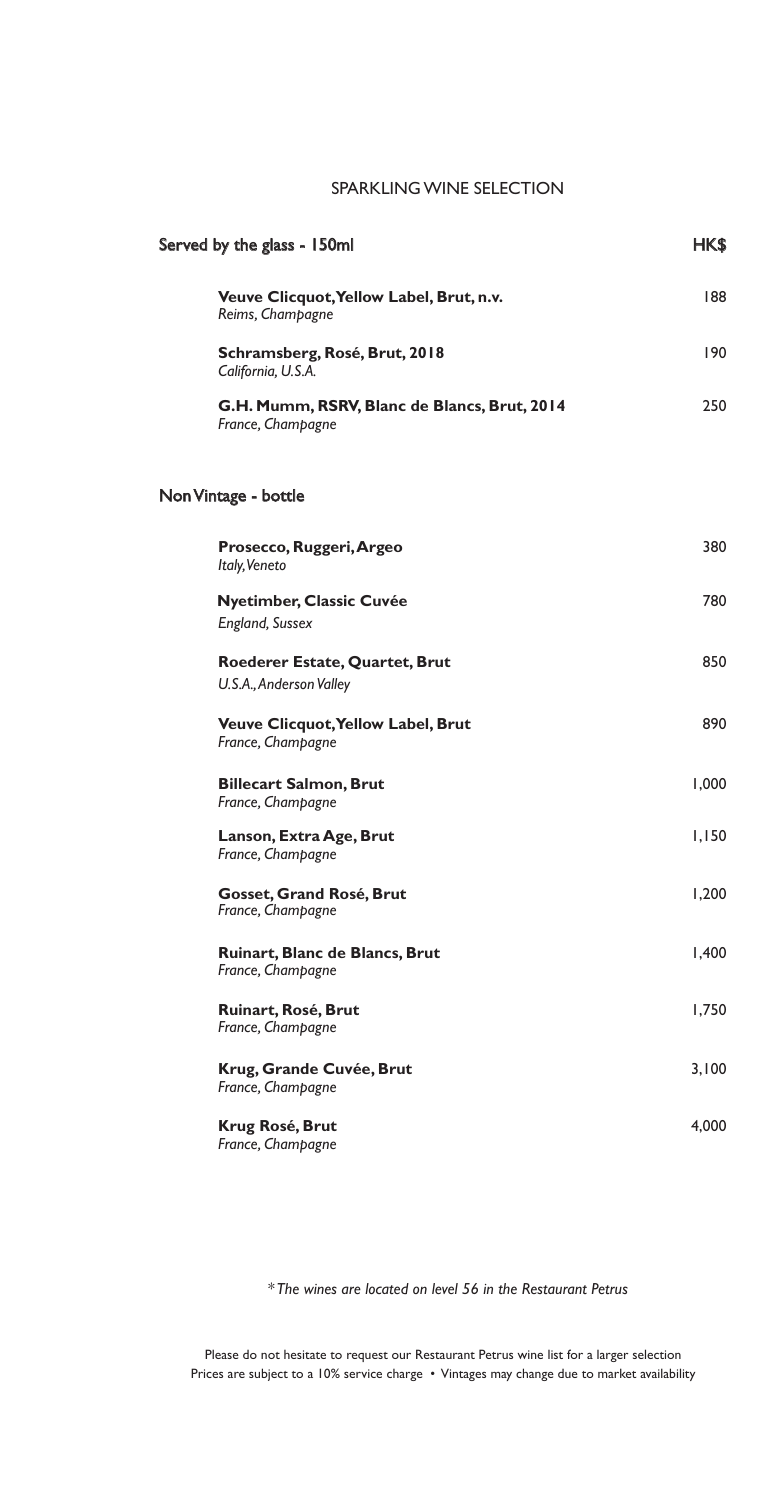### SPARKLING WINE SELECTION

### Vintage - bottle

| 2018 | Schramsberg Vineyards, Blanc de Blancs, Brut<br>California, U.S.A.       | 930    |
|------|--------------------------------------------------------------------------|--------|
| 2018 | Schramsberg Vineyards Rosé, Brut<br>California, U.S.A.                   | 900    |
| 2017 | Cava, Rosat Trepat, Agustí Torelló Mata<br>Spain, Catalunya              | 560    |
| 2014 | G.H. Mumm, RSRV, Blanc de Blancs, Brut<br>France, Champagne              | 1,200  |
| 2014 | Claude Cazals, La Chapelle du Clos, Grand Cru, Brut<br>France, Champagne | 1,650  |
| 2012 | Dom Pérignon, Brut<br>France, Champagne                                  | 2,100  |
| 2011 | Cava Gran Reserva, Kripta, Agustí Torelló<br>Spain, Catalunya            | 1,250  |
| 2011 | Deutz, Blanc de Blancs, Brut<br>France, Champagne                        | 1,650  |
| 2009 | Jacquesson, Avize Grand Cru, Champ Cain, Brut<br>France, Champagne       | 3,000  |
| 2009 | Pol Roger, Sir Winston Churchill, Brut<br>France, Champagne              | 2,800  |
| 2007 | Salon, Blanc de Blancs, Brut<br>France, Champagne                        | 7,500  |
| 2002 | Louis Roederer, Cristal, Brut<br>France, Champagne                       | 5,300  |
| 1999 | Nicolas Feuillate, Palme d'Or, Brut - Magnum *<br>France, Champagne      | 4,400  |
| 1989 | Deutz, Brut*<br>France, Champagne                                        | 4,600  |
| 1976 | Vranken-Pommery, Les Millesimes d'Or, Brut*<br>France, Champagne         | 12,000 |

*\* The wines are located on level 56 in the Restaurant Petrus*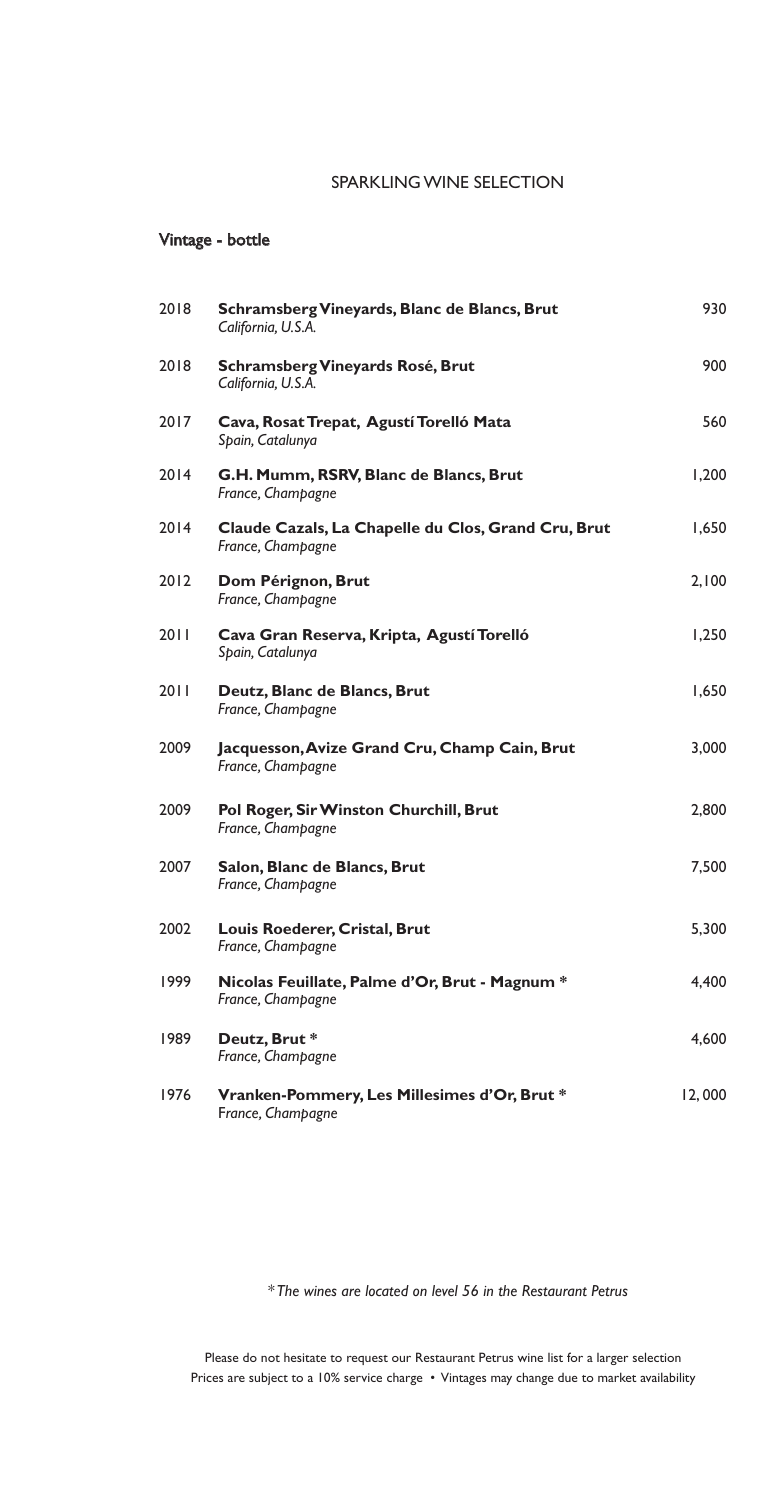## **WHITE WINE SELECTION**



**HK\$ 95**

**125 ml glass**





**250 ml carafe**

- 2021 **Cloudy Bay** *Marlborough, New Zealand, Sauvignon Blanc*
- 2020 **Rías Baixas, Lagar de Cervera** *Galicia, Spain, Albariño*
- 2019 **Sancerre, Domaine Pascal & Nicolas Reverdy** *Loire Valley, France, Sauvignon Blanc*
- 2019 **Weingut St. Urbans-Hof, Urban Riesling** *Mosel, Germany, Riesling*
- 2019 **Ken Forrester, Reserve** *Stellenbosch, South Africa, Chenin Blanc*
- 2018 **Fiano di Avellino, Pietracupa** *Campania, Italy, Fiano*





**125 ml glass**



**HK\$ 300 250 ml carafe**



**HK\$ 450 375 ml carafe**

- 2019 **Hyde de Villaine, Le Debut** *Napa Valley, U.S.A., Chardonnay*
- 2017 **Château Béla, Egon Muller** *Sturovo, Slovakia, Riesling*
- 2017 **Anger Pinot Grigio, St. Michael-Eppan** *Alto Adige, Italy, Pinot Grigio*
- 2017 **Chablis, Corinne & Jean-Pierre Grossot** *Burgundy, France, Chardonnay*
- 2015 **Josmeyer, Le Fromenteau,** *Alsace, France, Pinot Gris*
- 2015 **Château Les Charmes Godard Blanc, Francs Côte de Bordeaux** *Bordreaux, France, Semillon blend*



**HK\$ 285 375 ml carafe**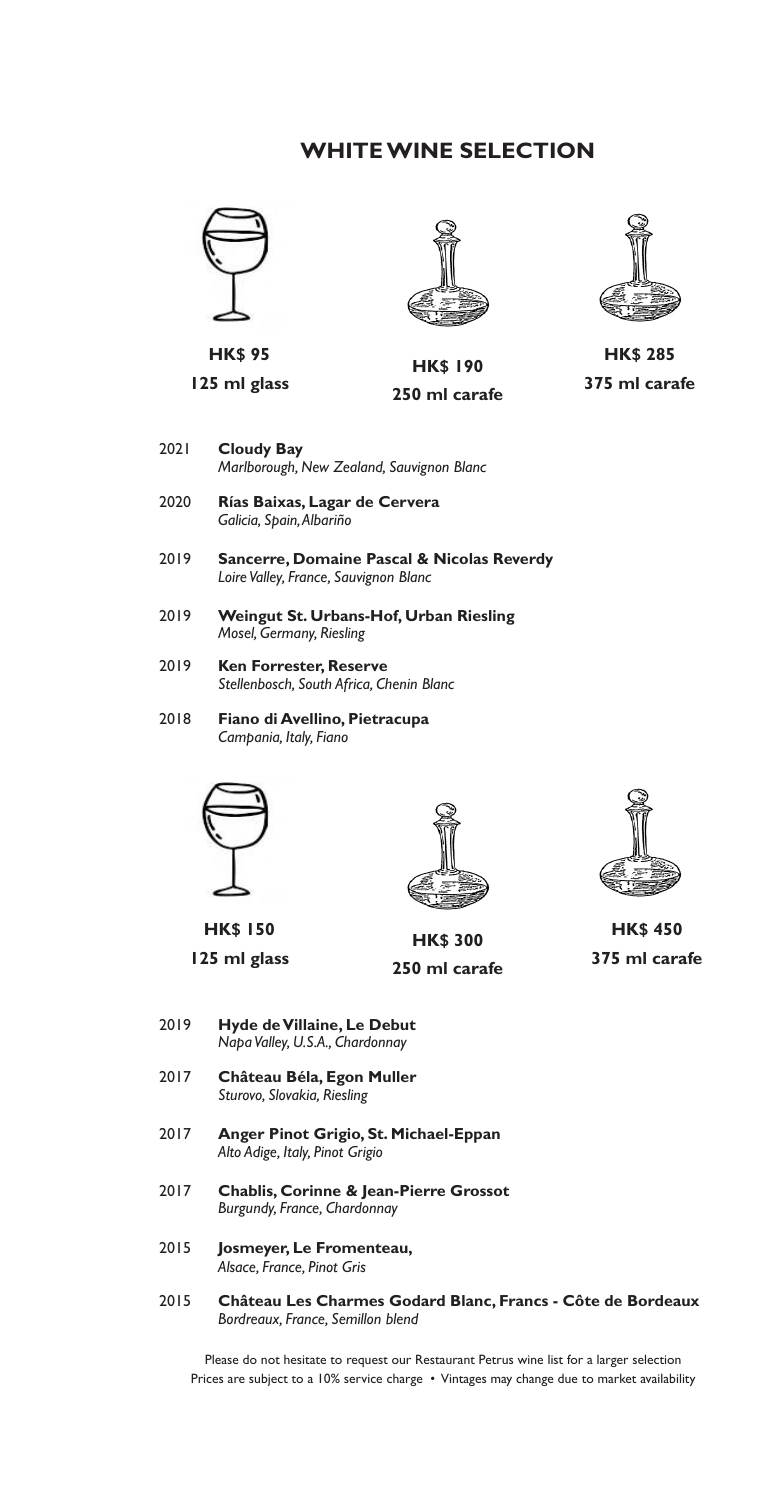## **WHITE WINE SELECTION**





**125 ml glass**



**HK\$ 460 250 ml carafe**



**HK\$ 690 375 ml carafe**

- 2019 **Jean-Rene Germanier** *Valais, Swiss, Petit Arvine*
- 2017 **NewtonVineyard, Unfiltered** *Napa, California, Chardonnay*
- 2017 **Arbois Blanc, Frédéric Lorent** *Jura, France, Natur*é
- 2015 **Philipp Kuhn, Grauburgunder Reserve**  *Pfalz, Germany, Pinot Gris*
- 2015 **Electio, Pares Balta** *Penedes, Spain, Xarel-Lo*
- 2011 **Alves de Sousa, Pessoal Branco,**  *Douro, Portugal, Malvasia blend*



**HK\$ 320**

**125 ml glass**



**250 ml carafe**



**HK\$ 960 375 ml carafe**

- 2018 **Peter Michael Estate, L'Après Midi** *Sonoma Coast, USA, Sauvignon Blanc*
- 2018 **Puligny Montrachet, Domaine Jean Marc Boillot** *Burgundy, France, Chardonnay*
- 2017 **Schloss Brundlmayer, Loiserberg** *Langelois, Austria, Grüner Veltliner*
- 2013 **István Szepsy, Szent Tamás** *Tokaj, Hungary, Furmint*
- 2013 **Hirsch Vineyards** *Sonoma Coast, USA, Chardonnay*
- 1993 **Achleiten, Smaragd, Domäne Wachau** *Wachau, Austria, Grüner Veltliner*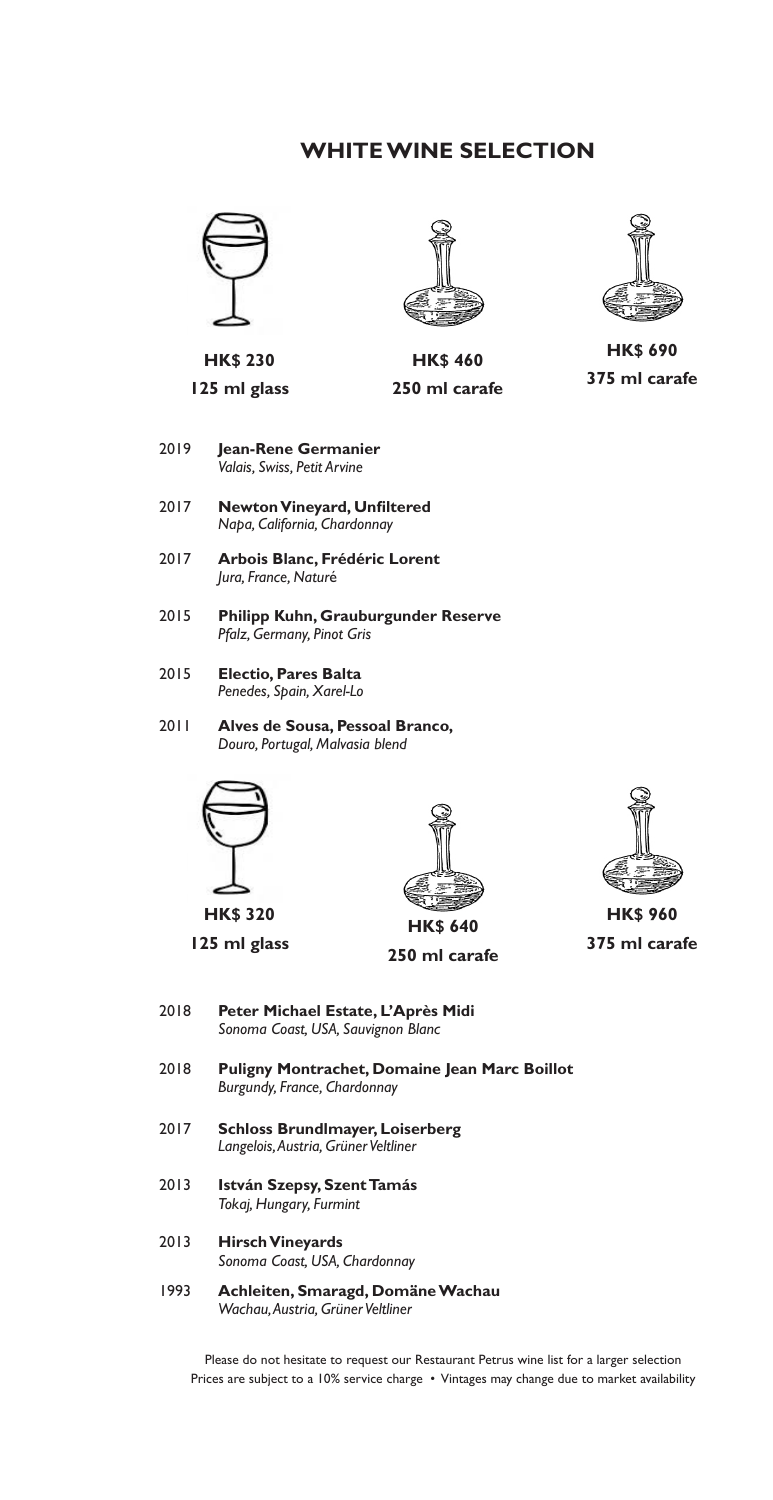## **WHITE WINE SELECTION**





**250 ml carafe**



**HK\$ 1,050 375 ml carafe**

- 2018 **Chassagne Montrachet 1er Cru les Chaumées, Michel Niellon** *Burgundy, France, Chardonnay*
- 2018 **Blanc de Fume de Pouilly, Didier Dagueneau** *Loire, France. Sauvignon Blanc*
- 2017 **Far Niente Estate** *Napa, USA, Chardonnay*
- 2016 **Pahlmeyer** *Napa, USA, Chardonnay*
- 2011 **Arbois, Chateau Chalon Vin Jaune, Domaine Tissot** *Jura, France, Savagnin*
- 1992 **Achleiten, Smaragd, Domäne Wachau** *Wachau, Austria, Riesling*



| 2018 | <b>Vin Blanc de Palmer</b><br>Bordeaux, France, Sauvignon blanc blend             | 4,250 |
|------|-----------------------------------------------------------------------------------|-------|
| 2014 | Corton-Charlemagne Grand Cru, Domaine Méo-Camuzet<br>Burgundy, France, Chardonnay | 3,450 |
| 2014 | Spätlese, Egon Muller, Scharzhofberger<br>Mosel, Germany, Riesling                | 2,900 |
| 2014 | Ornellaia Bianco, Dell'Ornellaia<br>Tuscany, Italy, Sauvignon blanc blend         | 3,200 |
| 2013 | Meursault I er Cru Bouchères, Domaine Roulot<br>Burgundy, France, Chardonnay      | 6,000 |
| 1993 | Nikolaihof, Vinothek*<br>Wachau, Austria, Grüner Veltliner                        | 2,600 |
| 1989 | Château Musar, Bekaa Valley *<br>Bekaa Valley, Lebanon, Obaideh Blend             | 2,500 |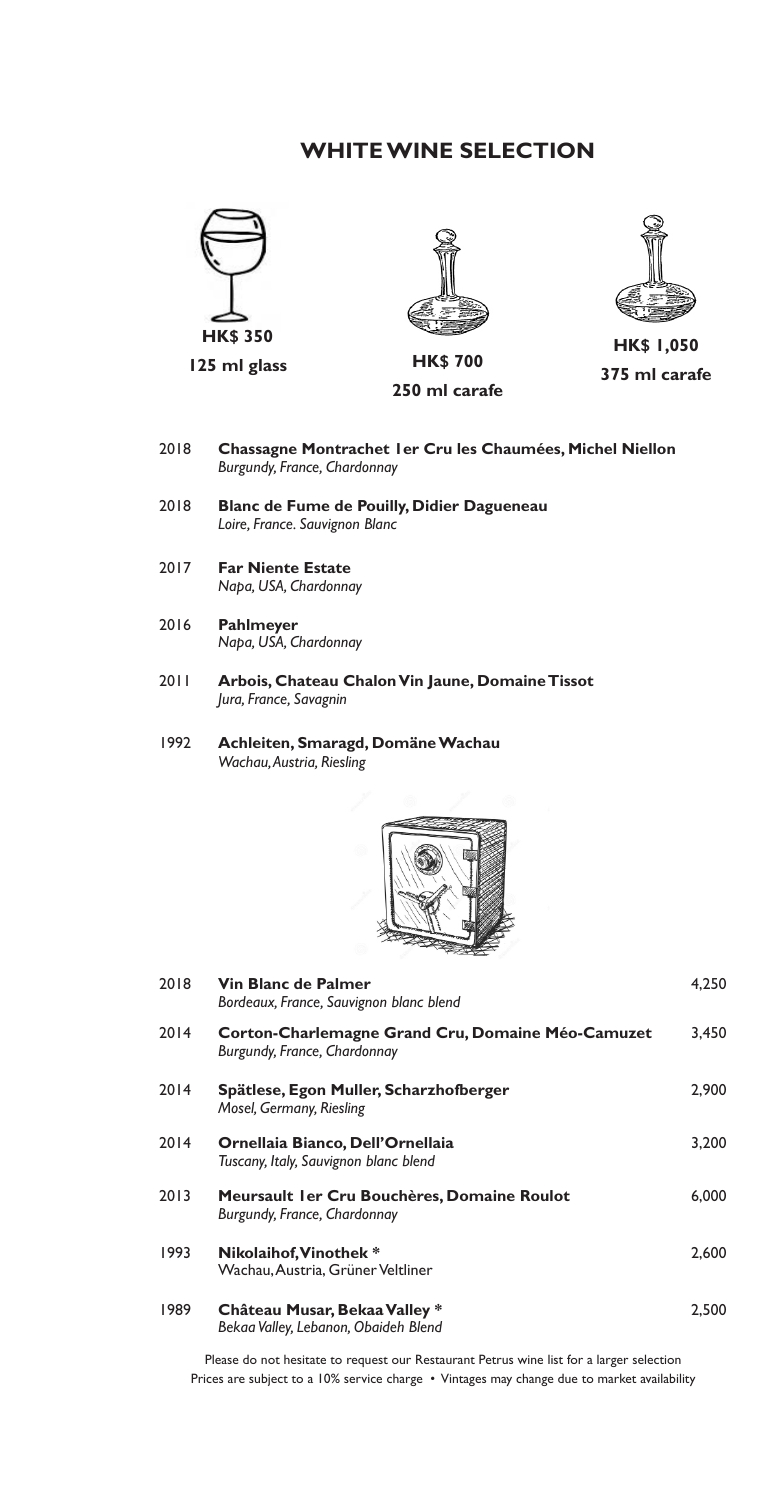# **ROSÉ / SWEET WINE SELECTION**





**125 ml glass HK\$ 190 250 ml carafe**



**HK\$ 285 375 ml carafe**

- 2020 **Palm Rose, Château L'escarelle** *Provence, France, Grenache/Cinsault*
- 2020 **Whispering Angel, Château d'Esclans** *Provence, France, Grenache/Cinsault*



**HK\$ 150 125 ml glass HK\$ 300**



**250 ml carafe**



**HK\$ 450 375 ml carafe**

- 2017 **Côteaux du Layon St. Aubin, Domaine Des Forges** *Loire, France, Chenin Blanc*
- 2014 **Tokaji Aszu, 5 Puttonyos, Sauska (500ml)** *Tokaji, Hungry, Furmint*
- 2012 **Banyuls, Quintessence, Coume del Mas (500ml)** *Languedoc-Roussillon, France, Grenache blend*
- 2010 **For Love Or Money, Two Hand (500ml)** *Barossa Valley, South Australia, Semillon*
- 2008 **Recioto della Valpolicella, Luigi Righetti** *Veneto, Italy, Corvina blend*
- 2005 **Arbois, Vin de Paille, Domaine Rolet (375ml)** *Jura, France, Savagnin blend*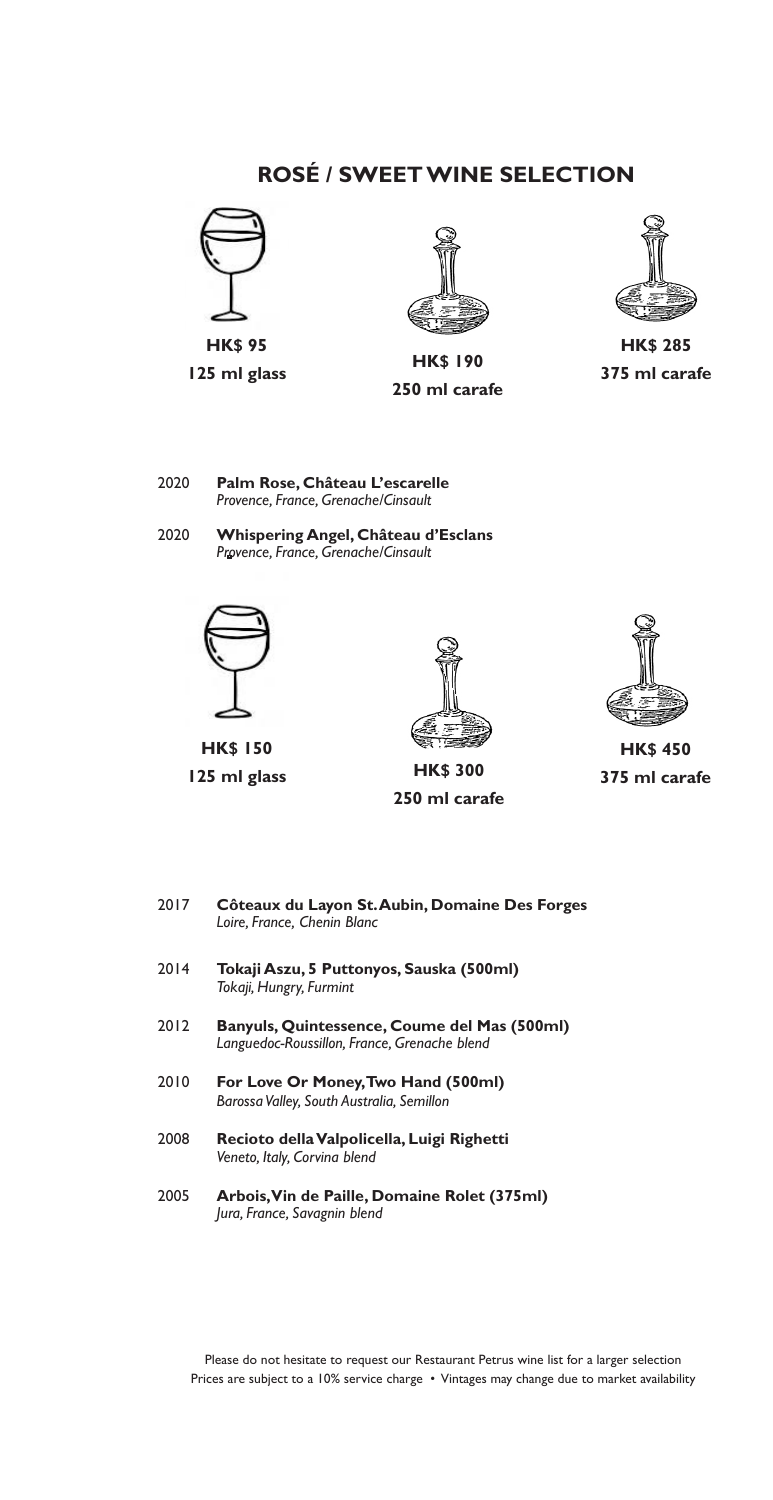# **RED WINE SELECTION**





**125 ml glass HK\$ 190 250 ml carafe**



**HK\$ 285 375 ml carafe**

- 2019 **Explorer, Domaine Thomson** *Central Otago, New Zealand, Pinot Noir*
- 2019 **Bourgueil, Merci La Vie, Domaine de L'Oubliée** *Loire Valley, France, Cabernet Franc*
- 2017 **Rioja Crianza, Izadi** *Rioja, Spain, Tempranillo*
- 2014 **Glenelly Estate, Reserve** *Stellenbosch, South Africa, Cabernet Blend*
- 2014 **Skyline, Selection,** *Xinjiang, China, Marselan*
- 2010 **Saint Estèphe, Château Le Crock** *Bordeaux, France, Cabernet Blend*



**HK\$ 150 125 ml glass HK\$ 300**



**250 ml carafe**



**375 ml carafe**

- 2020 **Rising** *Yarra Valley, Victoria, Australia, Cabernet Franc*
- 2019 **A Lisa Malbec, Bodega Noemia** *Patagonia, Argentina, Malbec*
- 2018 **Crozes-Hermitage, Petite Ruche, M. Chapoutier** *Rhône Valley, France, Syrah*
- 2018 **Rizzi** *Piedmont, Italy, Barbera d' Alba*
- 2017 **Castell'in Villa, Chianti Classico** *Tuscany, Italy, Sangiovese*
- 2013 **St Julien, Sarget de Gruaud Larose** *Bordeaux, France, Cabernet Blend*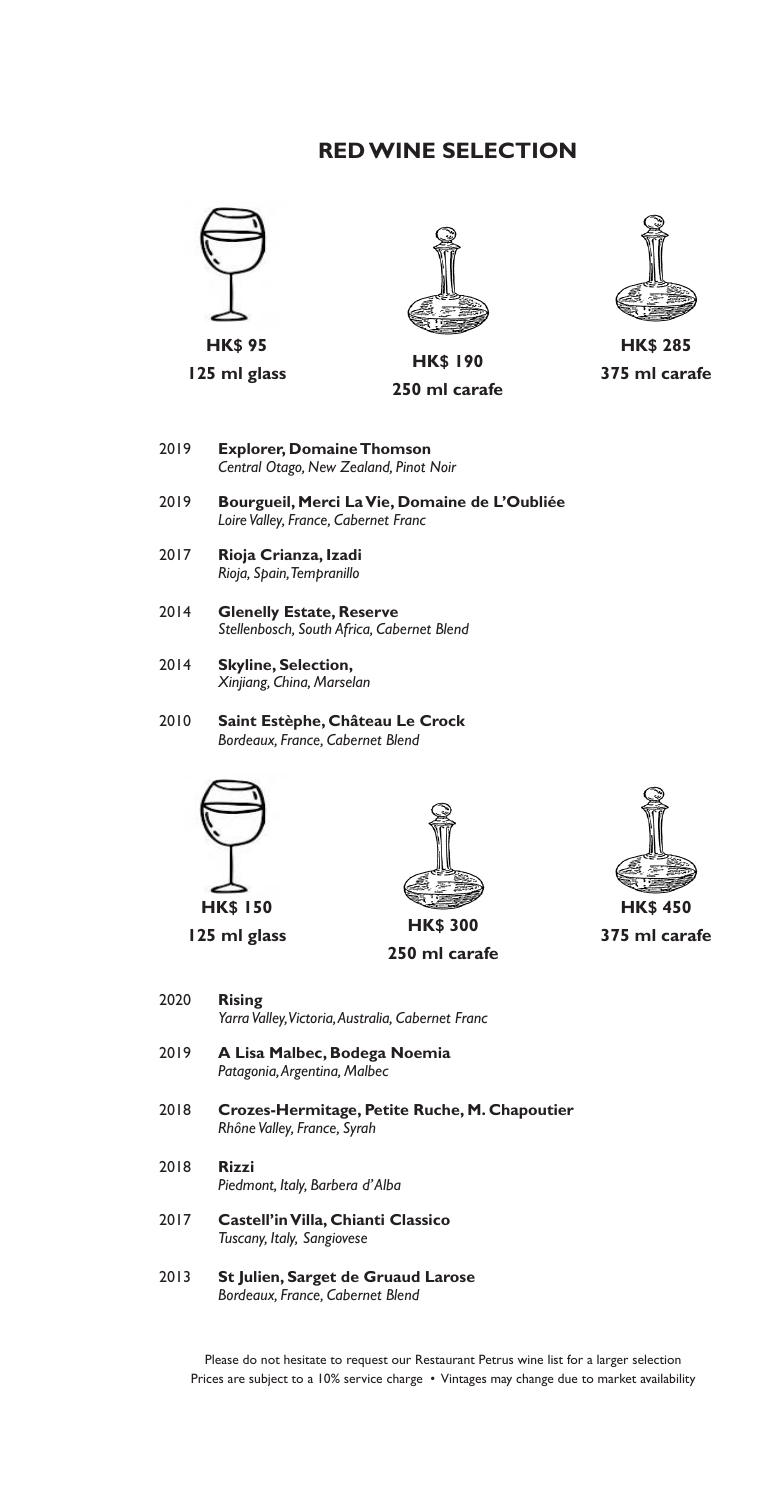# **RED WINE SELECTION**









**HK\$ 690 375 ml carafe**

- 2018 **Deep Woods Estate, Reserve** *Margaret River, Western Australia, Cabernet Sauvignon*
- 2017 **Hall** *Napa Valley, USA, Merlot*
- 2015 **L'Aurage, Castillon-Côtes de Bordeaux** *Bordeaux, France, Merlot blend*
- 2014 **Family Reserve, Silver Heights** *Ningxia, China, Cabernet blend*
- 2010 **Moulis-en-Médoc. Château Poujeaux, Cru Bourgeois** *Bordeaux, France, Cabernet Blend*
- 2008 **Chairman's Reserve, Grace Vineyard** *Shanxi, China, Cabernet blend*



**HK\$ 320**



**125 ml glass HK\$ 640 250 ml carafe**



**HK\$ 960 375 ml carafe**

- 2018 **Pomerol, L'innocence de Seraphine, Château Seraphine** *Bordeaux, France, Merlot*
- 2017 **Otronia, Block 1** *Patagonia, Argentina, Pinot Noir*
- 2016 **The Summit, Silver Heights** *Ningxia, China, Cabernet blend*
- 2014 **Mount Brave** *Mount Veeder, USA, Cabernet Sauvignon*
- 2013 **Alves de Sousa, Abandonado** *Douro Valley, Portugal, Touriga Nacional blend*
- 2008 **Parker, Terra Rossa, First Growth** *Coonawarra, South Australia, Cabernet blend*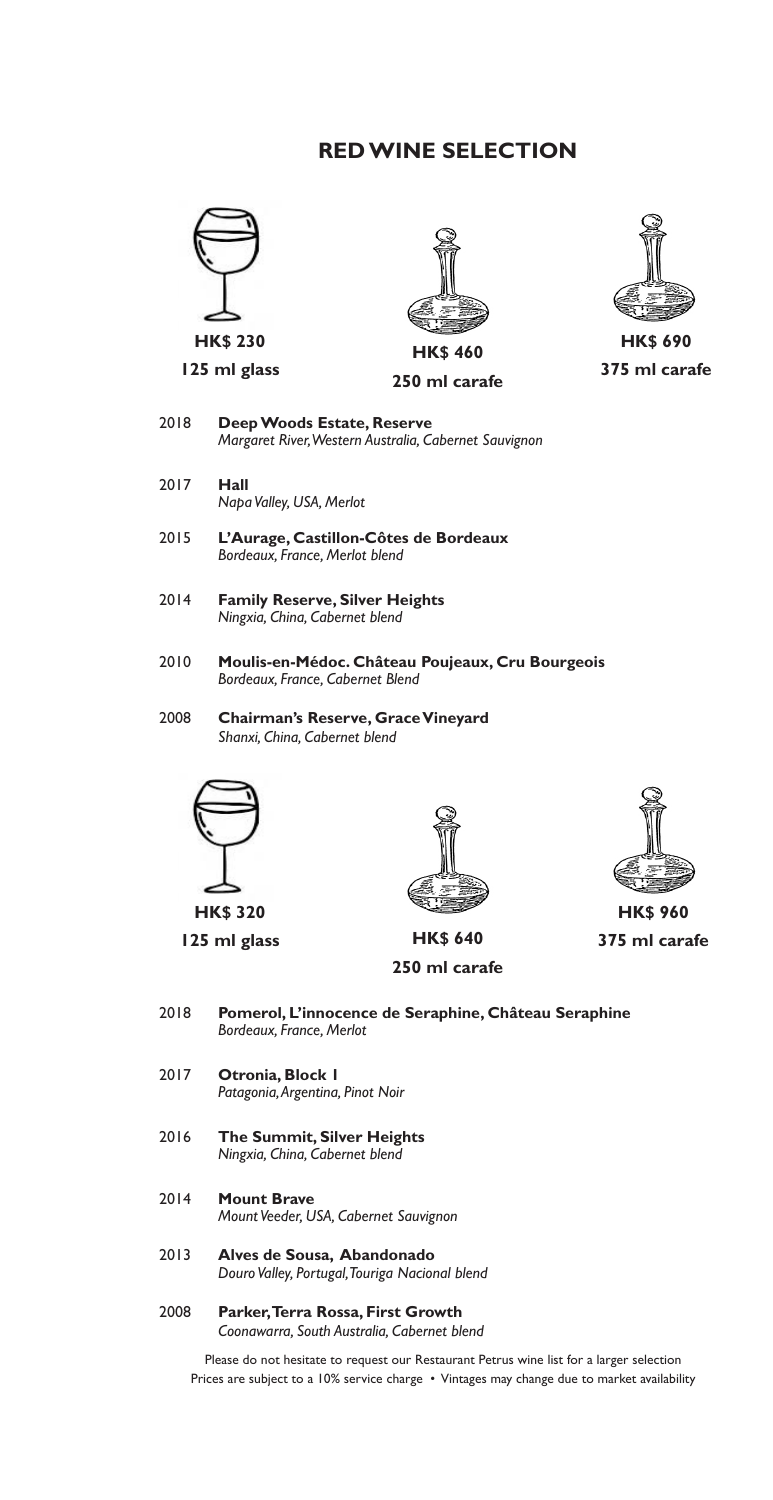## **RED WINE SELECTION**



**125 ml glass**



**HK\$ 700 250 ml carafe**



- 2016 **Tyler, Sanford & Benedict** *Santa Hills Rita, USA, Pinot Noir*
- $2014$ **Dunn Vineyards** *Napa Valley, USA, Cabernet Sauvignon*
- 2013 **Lapostolle, Clos Apalta** *Central Valley, Chile, Cabernet Blend*
- 2011 **Vin de Pays L'Herault, Mas de Daumas Gassac**  *Languedoc, France, Cabernet Blend*
- 2011 **Château Ducru Beaucaillou, 2ème Cru Classé " En Primeur "** *St. Julien Bordeaux, Cabernet Blend*
- 2009 **Sancerre, Henri Bourgeois, La Bourgeoise Magnum** *Loire, France, Pinot Noir*



| 2011 | <b>Ruchottes Chambertin Grand Cru, Marchand Grillot</b><br><b>Burgundy, Pinot Noir</b> | 4.800 |
|------|----------------------------------------------------------------------------------------|-------|
| 2009 | Vieux Château Certan " En Primeur "<br>Pomerol, France, Merlot Blend                   | 3,780 |
| 2005 | Côte Rotie, Château d'Ampuis, E. Guigal<br>Rhône Valley, France, Syrah                 | 3.300 |
| 2004 | Dunn Vineyards, Howell Mountain<br>Napa Valley, California, Cabernet Sauvignon         | 4.200 |
| 1990 | Château Pape Clément, Cru Classé<br>Pessac-Léognan, France, Cabernet Blend             | 5.000 |
| 1955 | Rioja Gran Reserva, Faustino *<br>Rioja, Spain, Tempranillo blend                      | 5.400 |